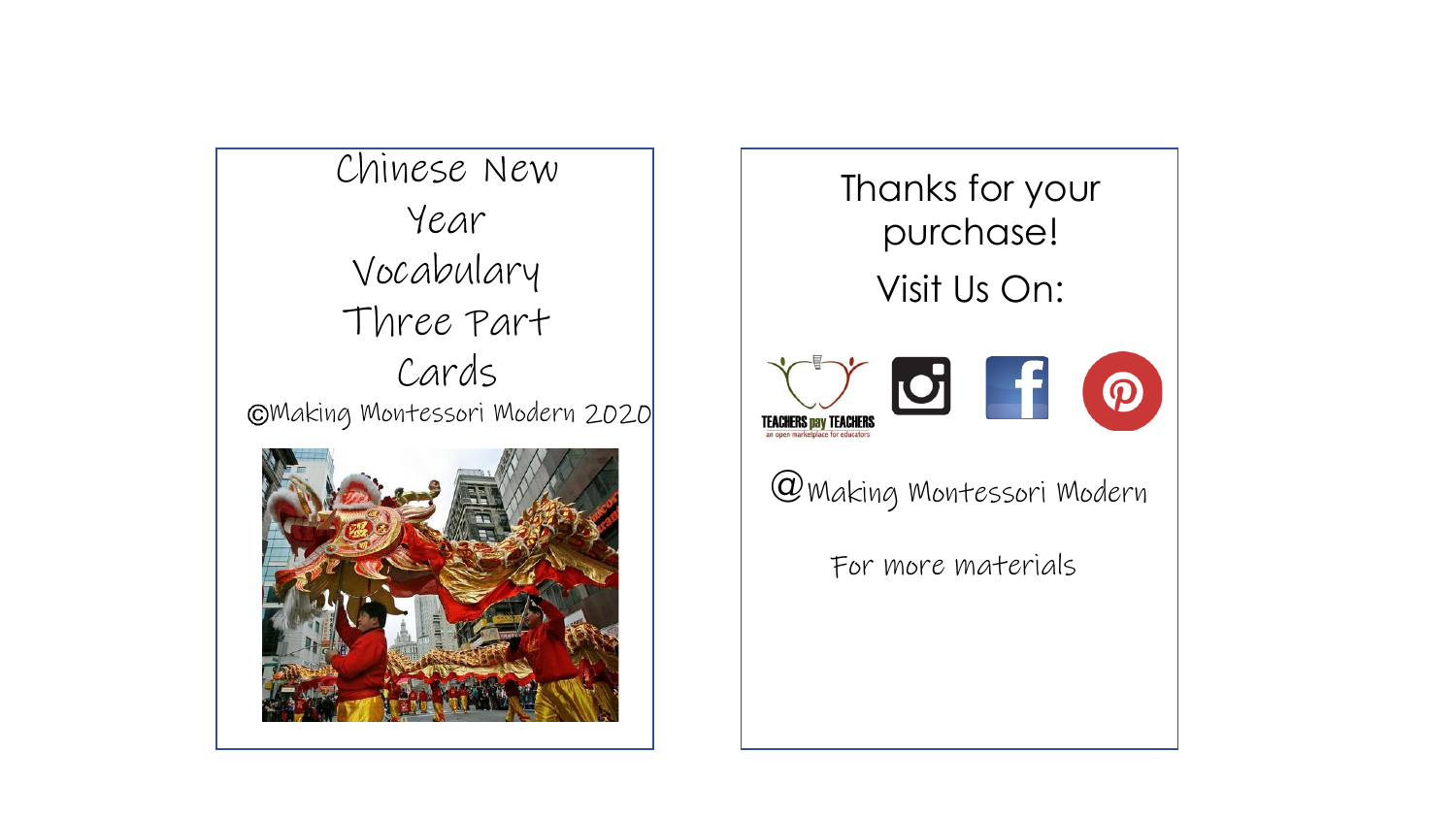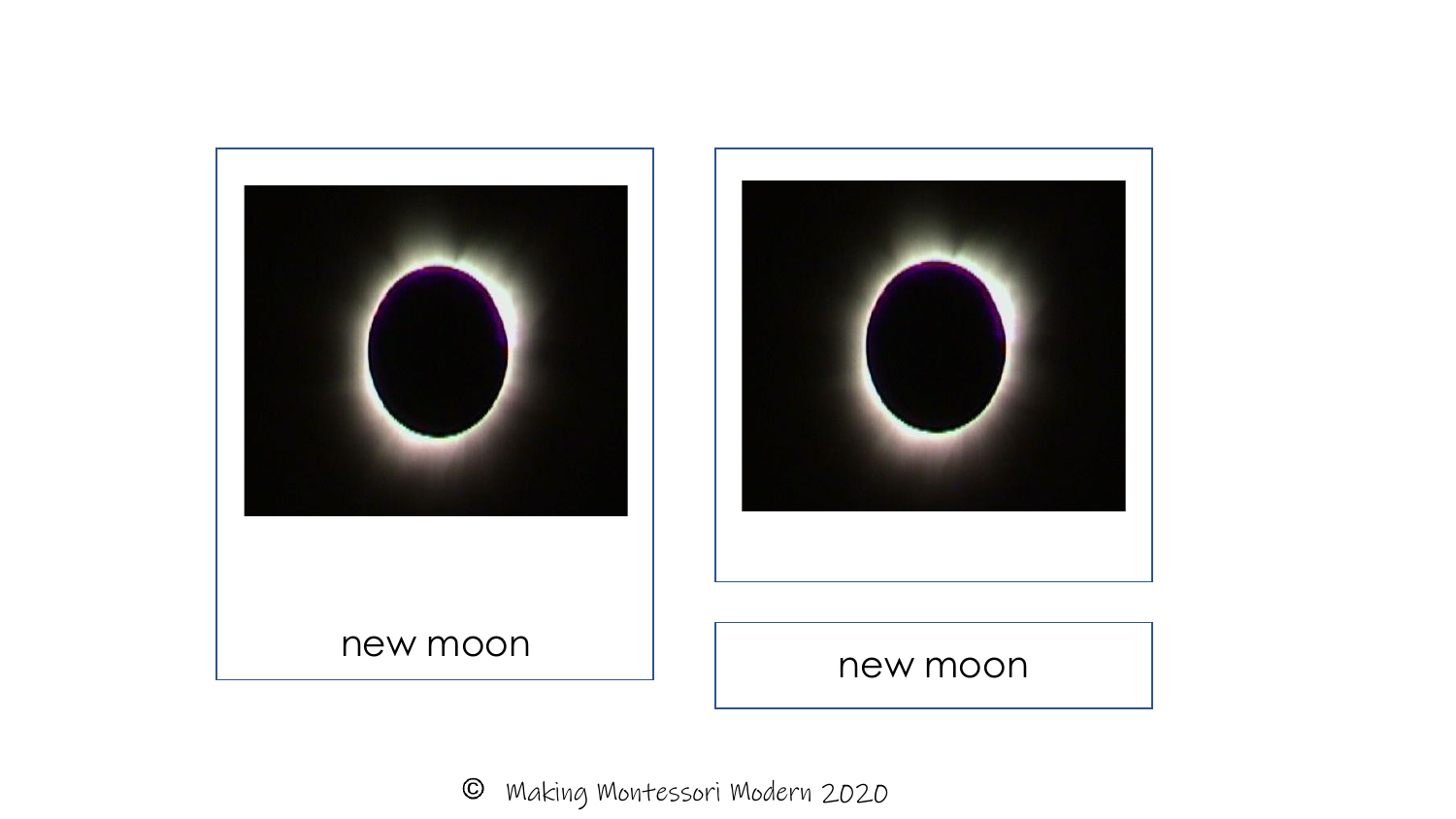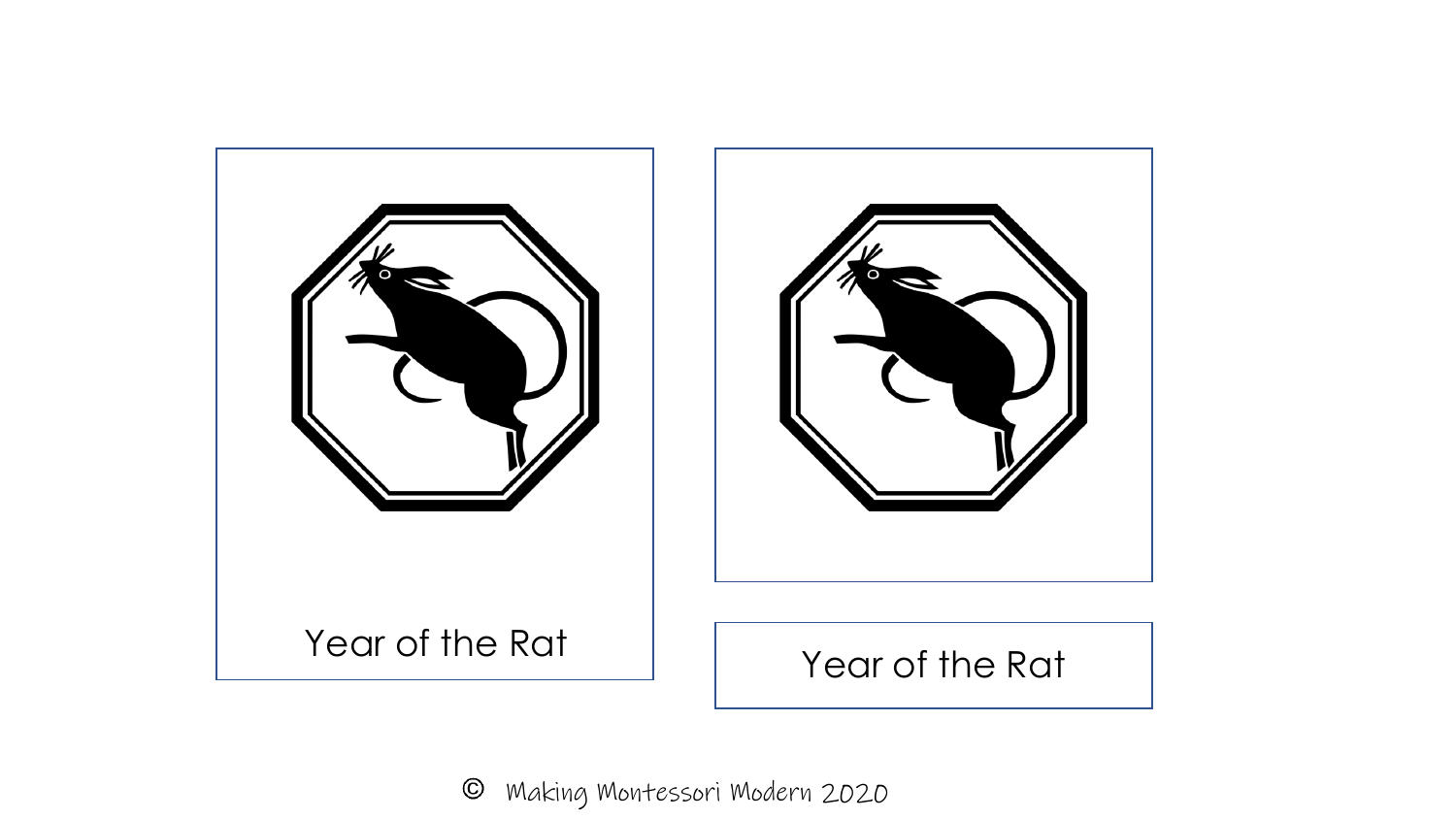

 $\odot$ Making Montessori Modern 2020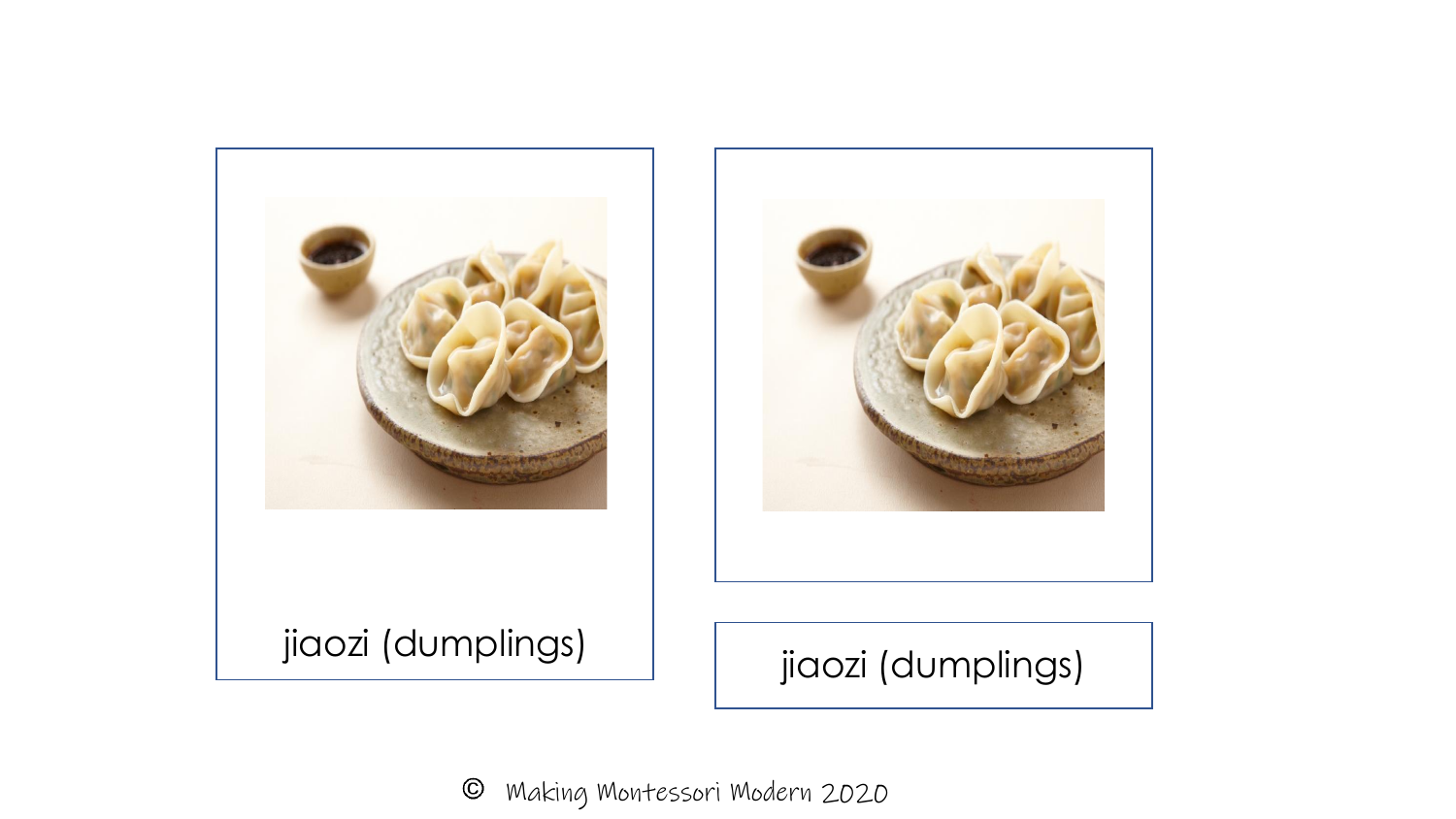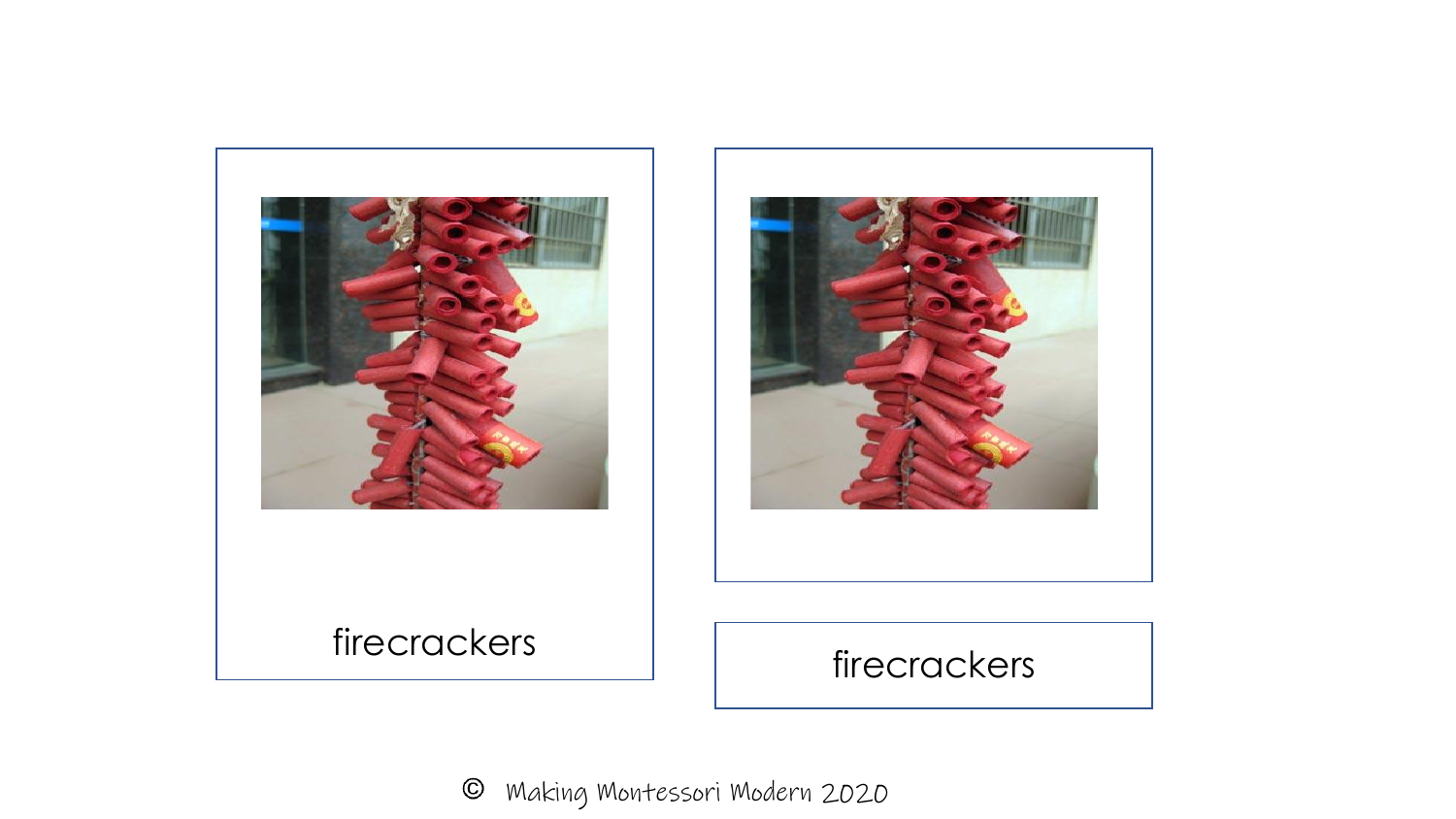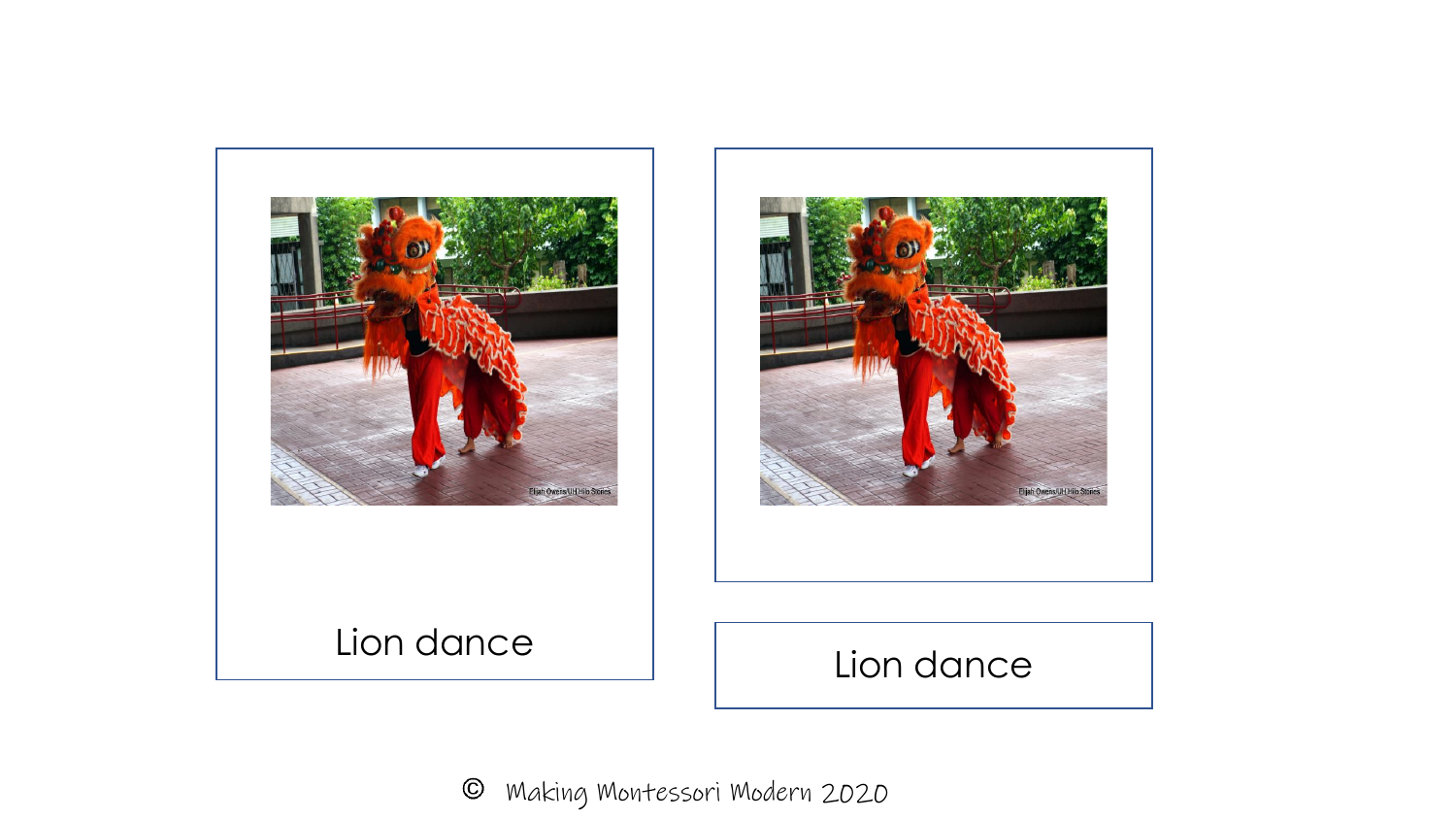

 $\odot$ Making Montessori Modern 2020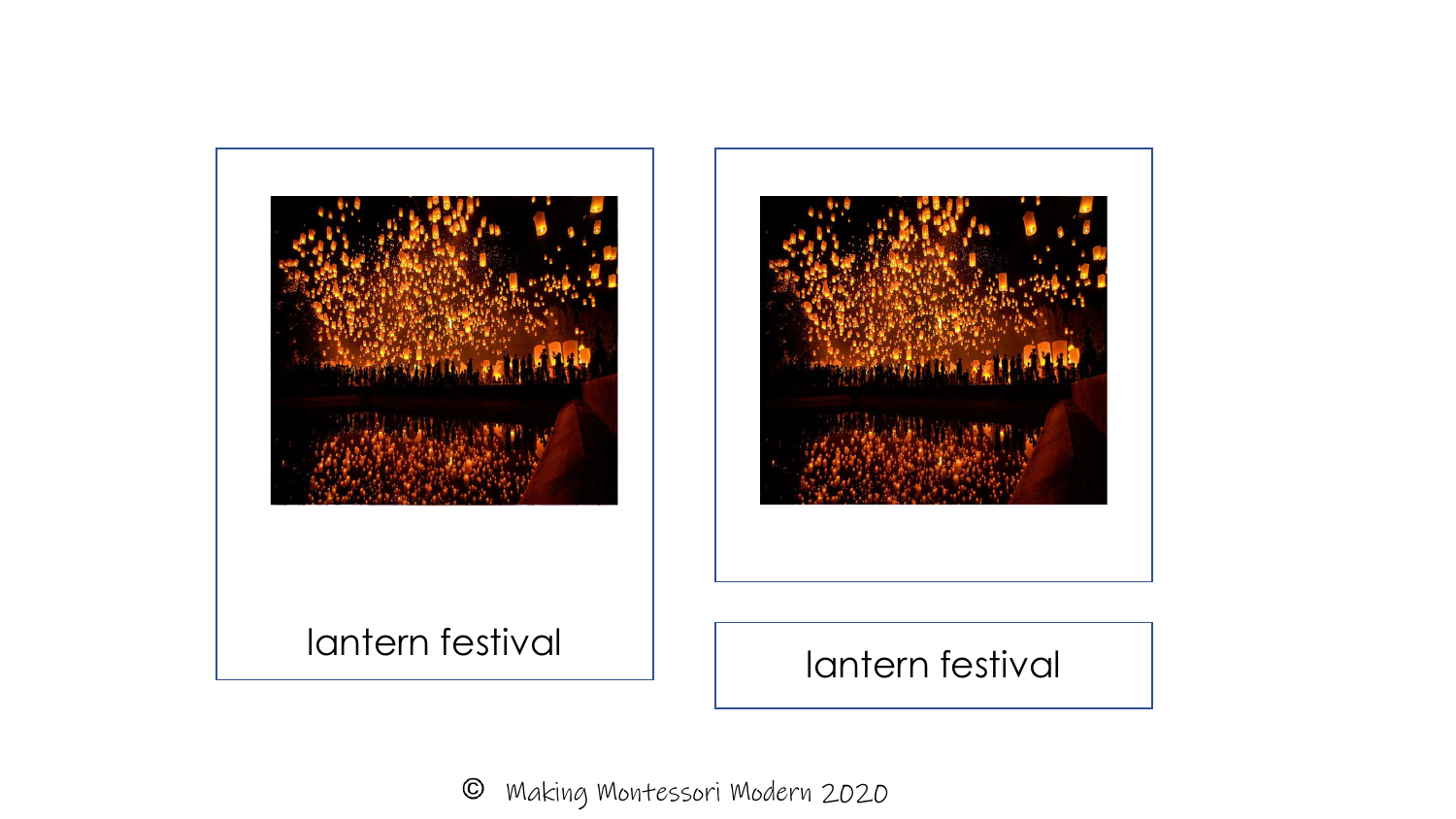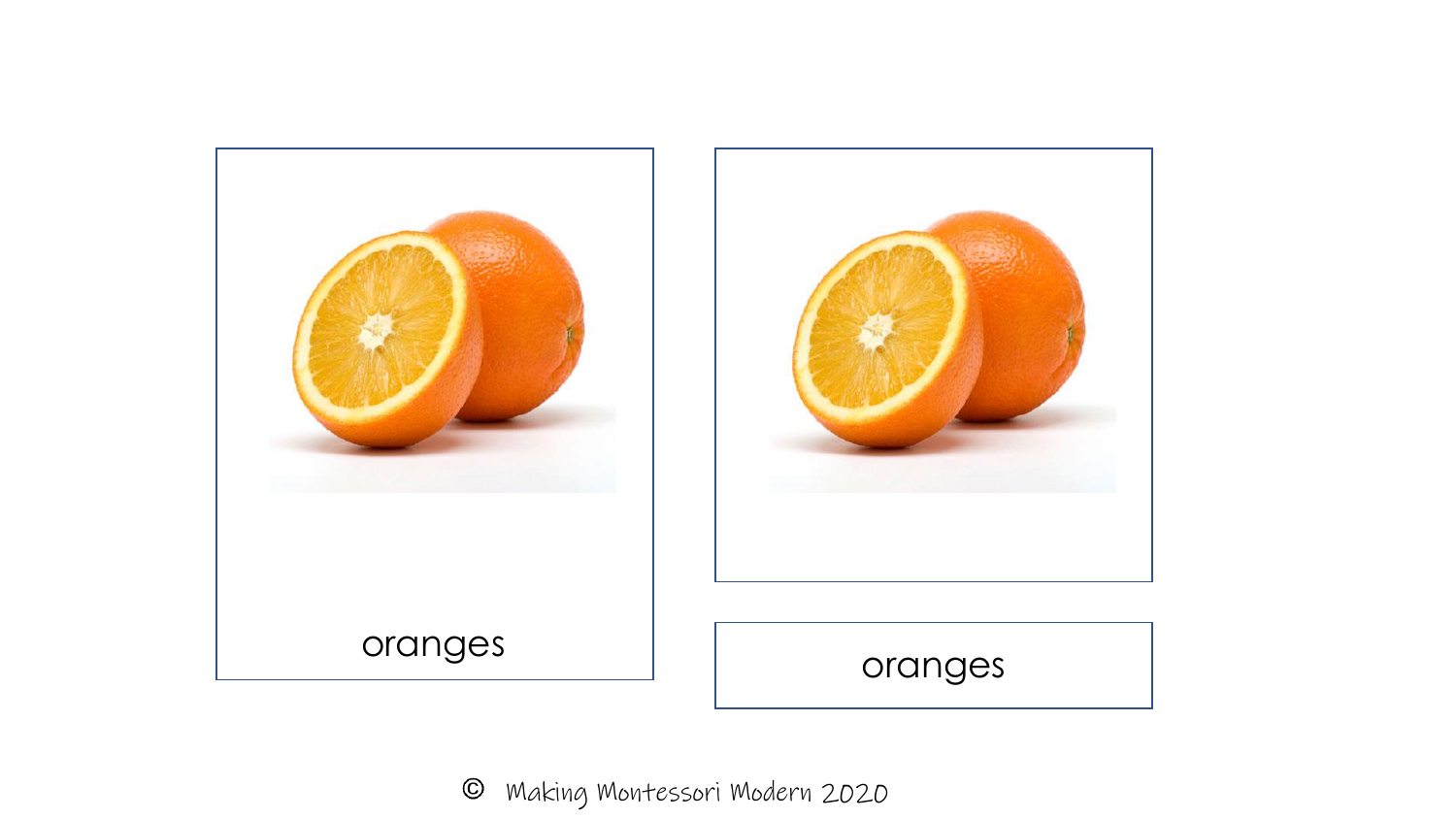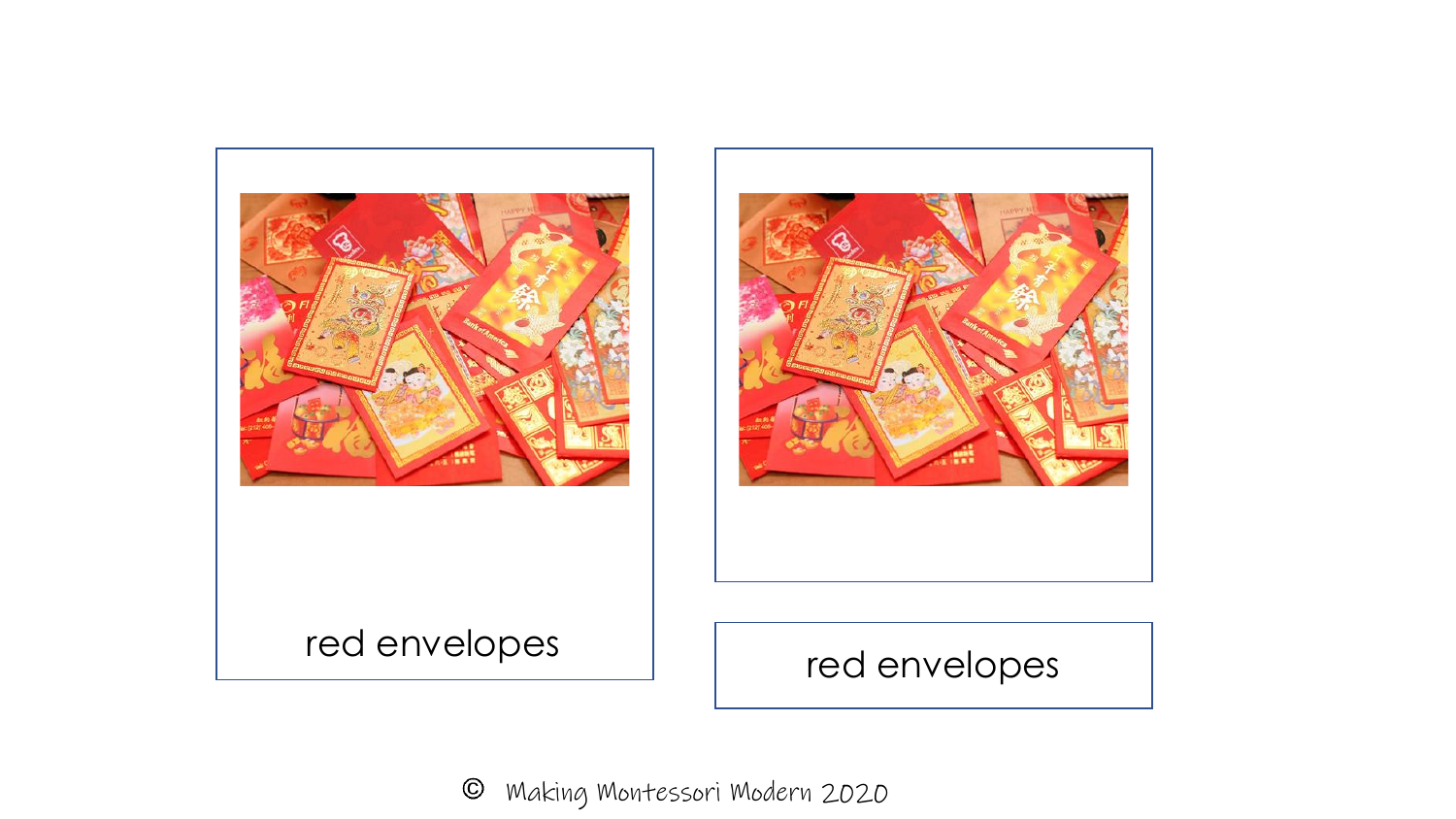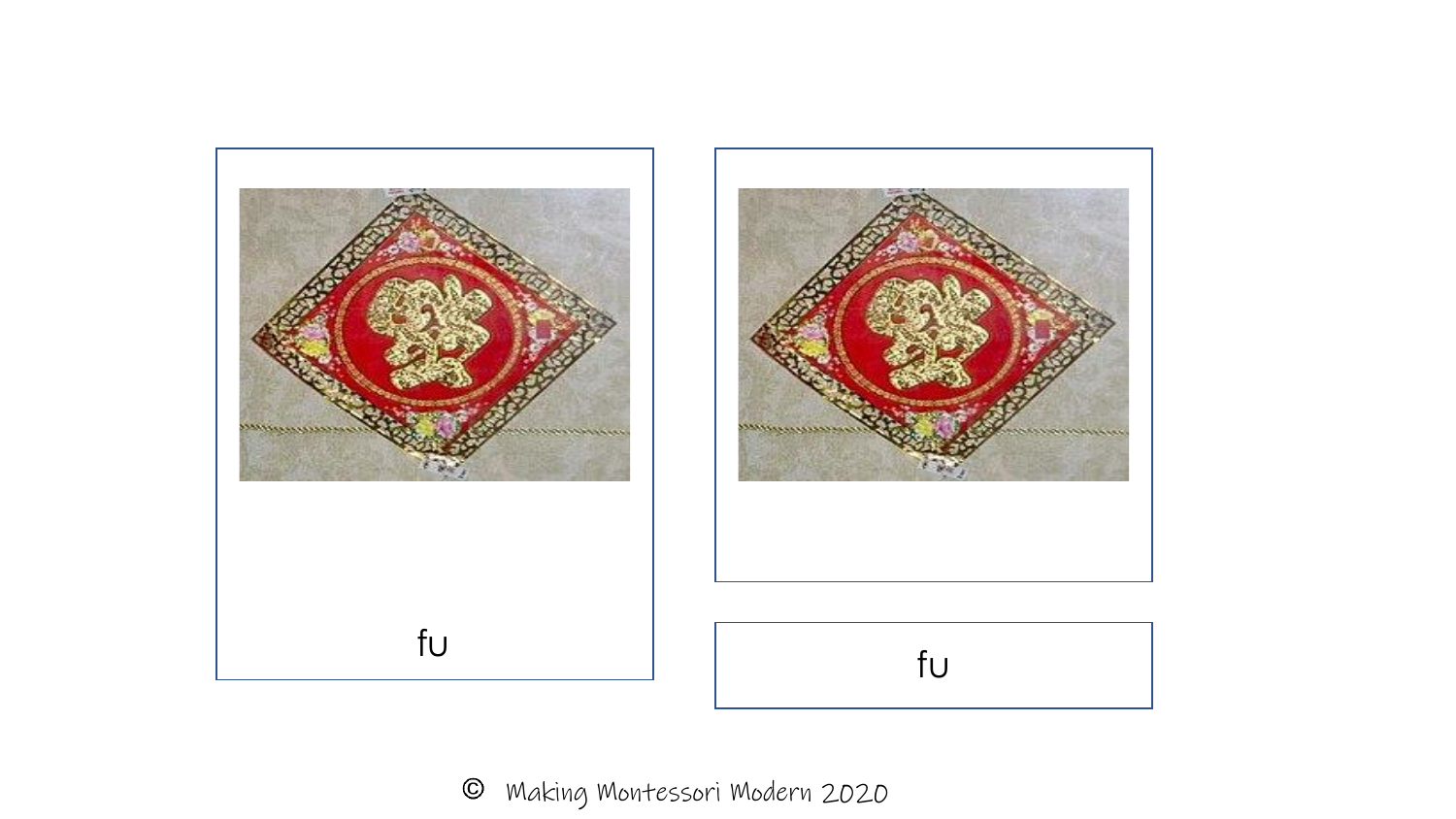

An red diamond shaped inverted **fu** character is hung at the entrance of Chinese homes as a sign of blessings to come.



The first day of Chinese New Year begins on the new moon that appears between January 21st and February  $20<sup>th</sup>$ .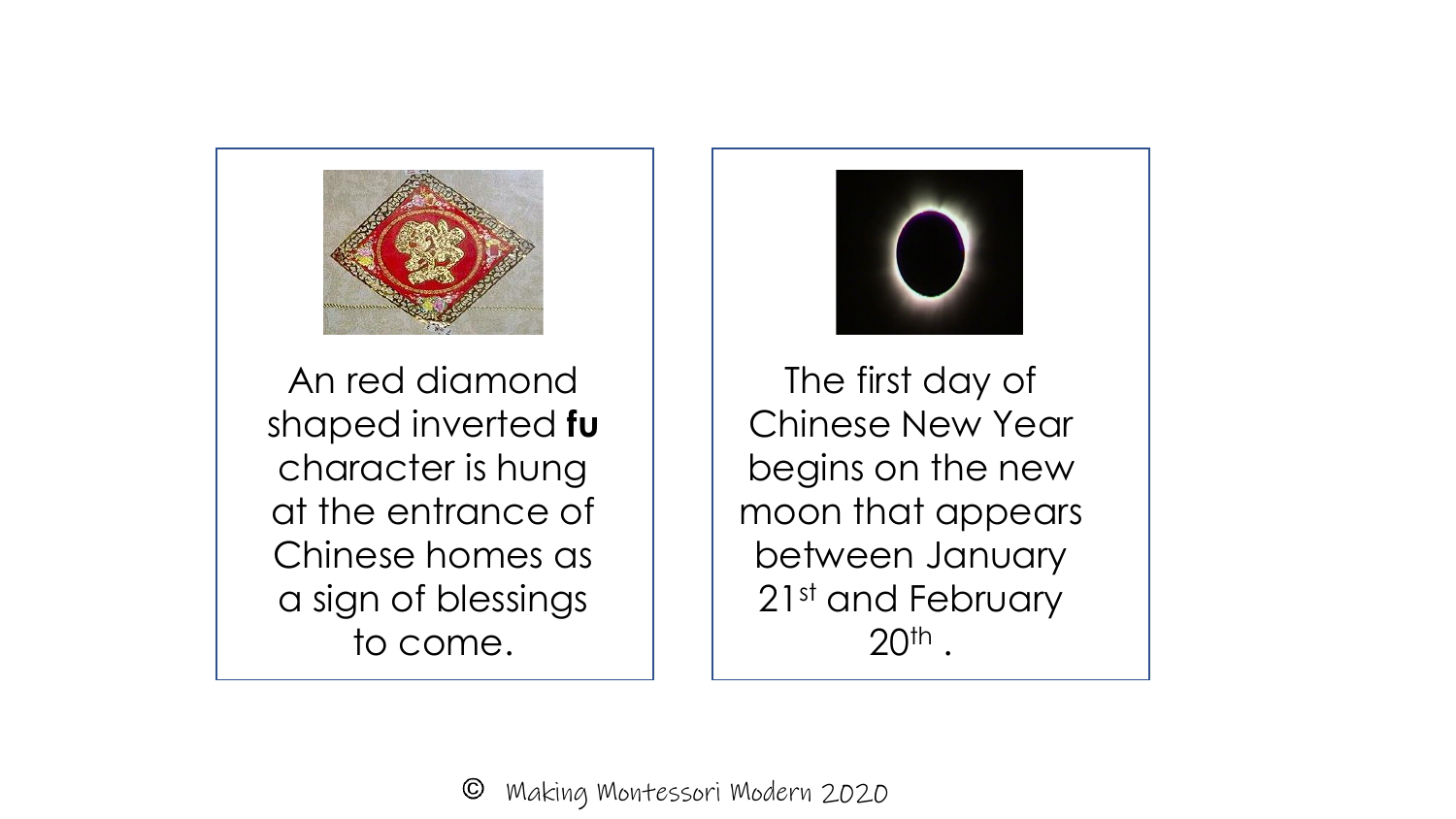

2020 is the **Year of the Rat**.



It is customary to make **Jiaozi** (dumplings) to eat after midnight in Northern China. Their shape symbolizes wealth.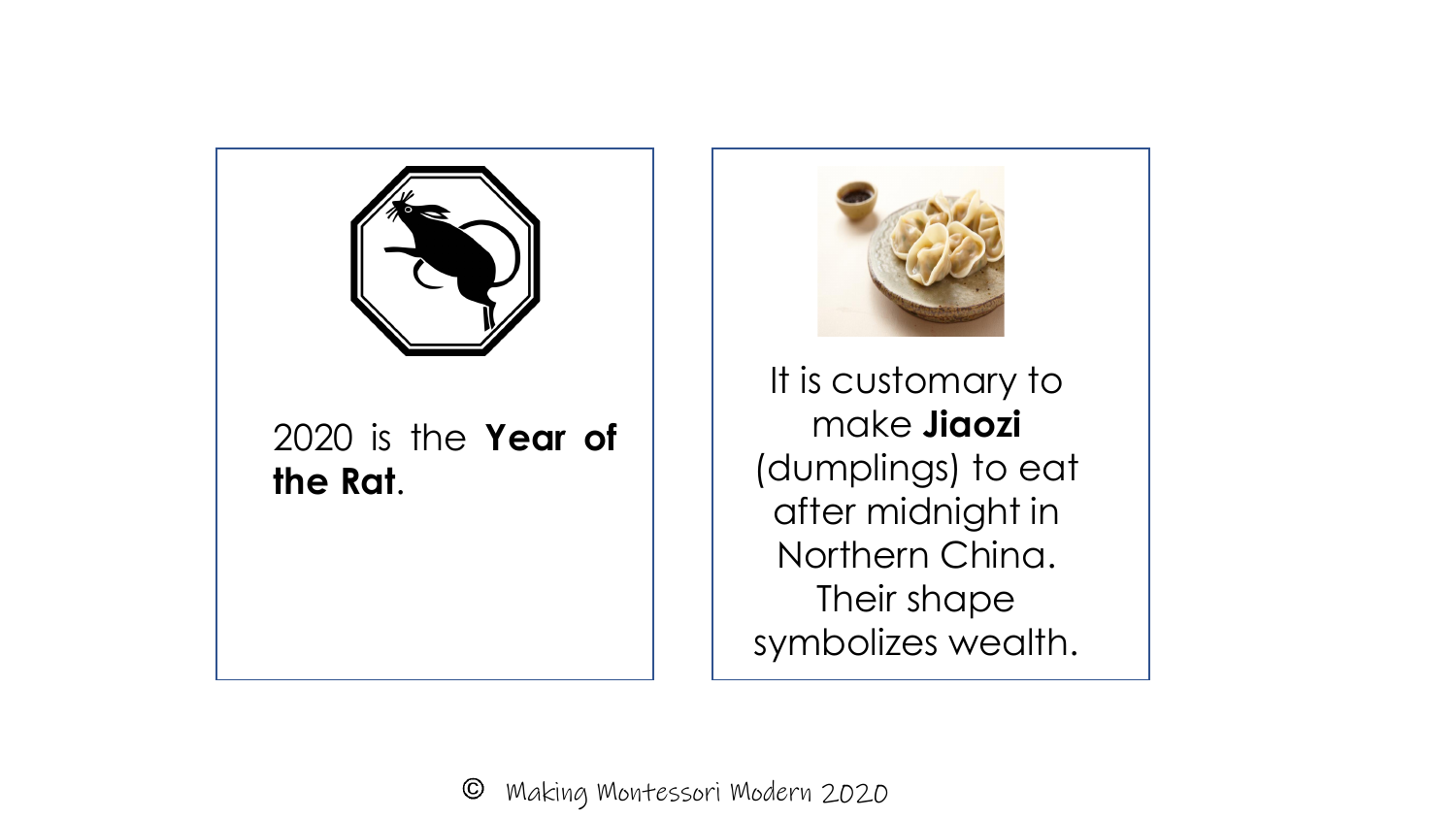

**Firecrackers** used to be lit to scare away evil spirits.



Some families invite a **lion dance troupe** to welcome the new year and ward away evil spirits.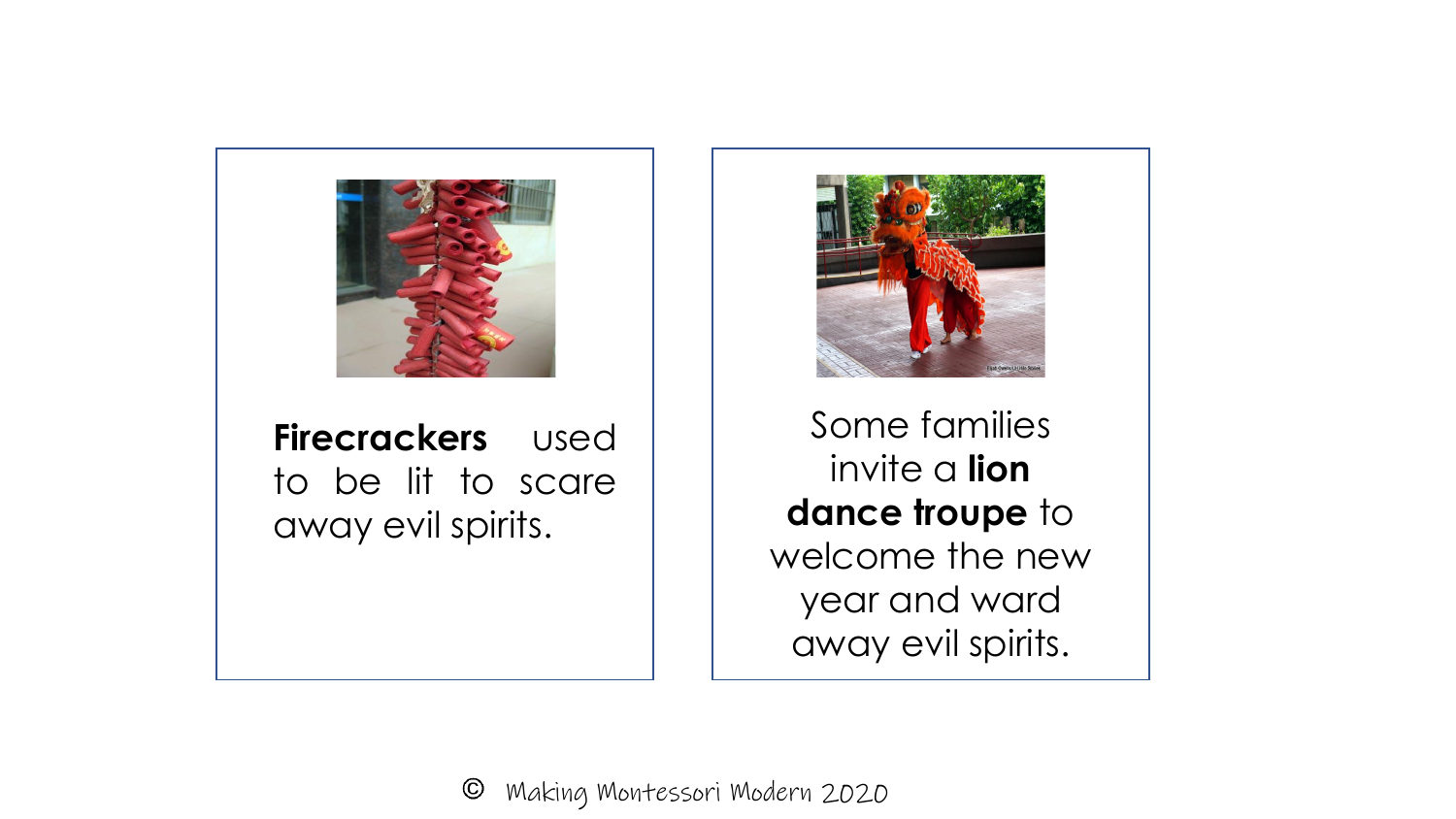

A **lantern festival** is held on the last day of celebration.

**Oranges** are traditionally a food served. They have a lucky golden color and their name in Chinese sounds like the word for success.